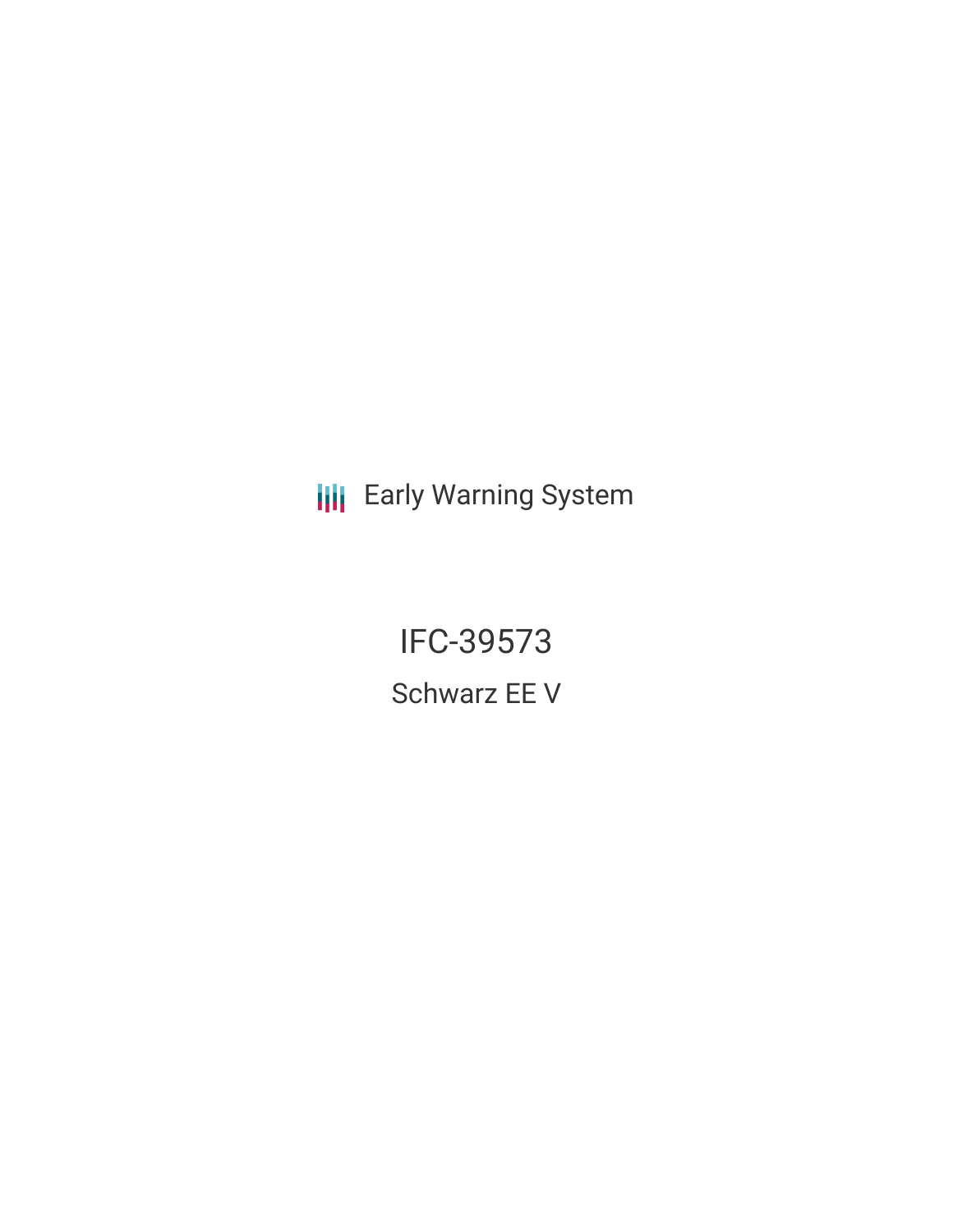## **Quick Facts**

朋

| <b>Countries</b>               | Bulgaria, Moldova, Romania                                      |
|--------------------------------|-----------------------------------------------------------------|
| <b>Specific Location</b>       | Small and large cities throughout Romania, Bulgaria and Moldova |
| <b>Financial Institutions</b>  | International Finance Corporation (IFC)                         |
| <b>Status</b>                  | Approved                                                        |
| <b>Bank Risk Rating</b>        | B                                                               |
| <b>Voting Date</b>             | 2017-09-28                                                      |
| <b>Borrower</b>                | Schwarz Group                                                   |
| <b>Sectors</b>                 | Industry and Trade                                              |
| <b>Investment Type(s)</b>      | Loan                                                            |
| <b>Investment Amount (USD)</b> | \$213.50 million                                                |
| <b>Loan Amount (USD)</b>       | \$213.50 million                                                |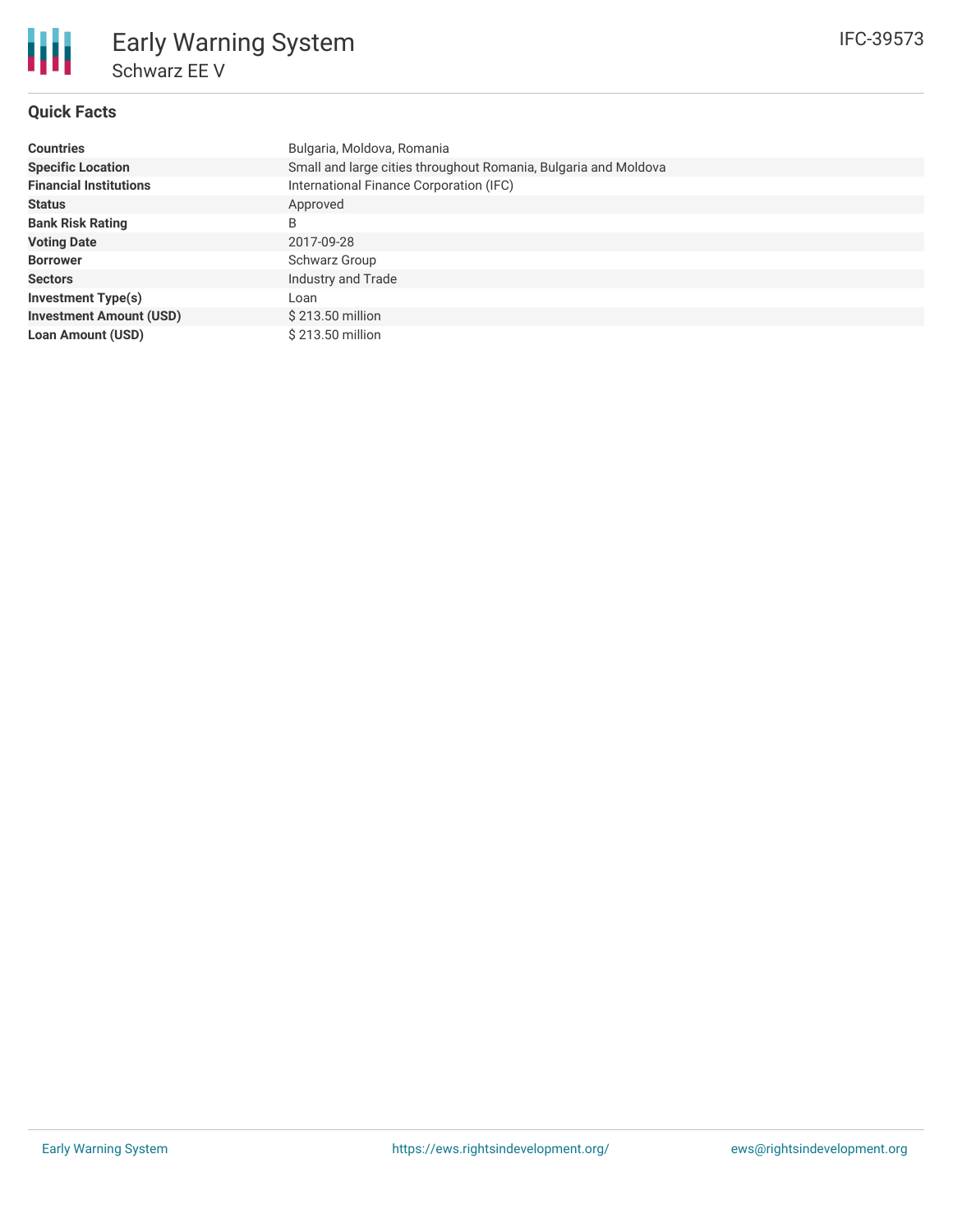# **Project Description**

According to IFC website, IFC is considering lending up to €180 million as part of a 10-year A-loan envelope to finance the €400 million investment program related to the expansion of the Kaufland format ( $\sim$ 3,500 m2 small hypermarkets) of food retail business of Schwarz Group in Romania, Bulgaria and Moldova over the next two years. The expected development impacts of the project are:

1. Affordable goods: Modern retail distribution introduces efficiencies which enables low pricing at high quality standards. The share of modern retail in food in Romania and Bulgaria is about half that of developed countries and even lower in Moldova. Expansion of organized retail in the Target Countries will promote access to affordable and high quality food products for low to middle income households.

2. Food safety: Modern retail formats contribute to food safety by improving supply chain efficiencies and reducing food wastage. Local procurements will encourage local producers to apply best practices in their production and operations, thus ensuring quality and safety.

3. Employment generation: The Project is expected to generate significant direct employment in the new stores, indirect employment in the supply chain as well as temporary employment during construction. Typically, women constitute more than 50% of the direct employment in retail stores.

4. Green buildings: New stores expansion through the Project is expected to have energy efficiency features and showcase green building best practices, which will potentially have a demonstrational effect on local building standards.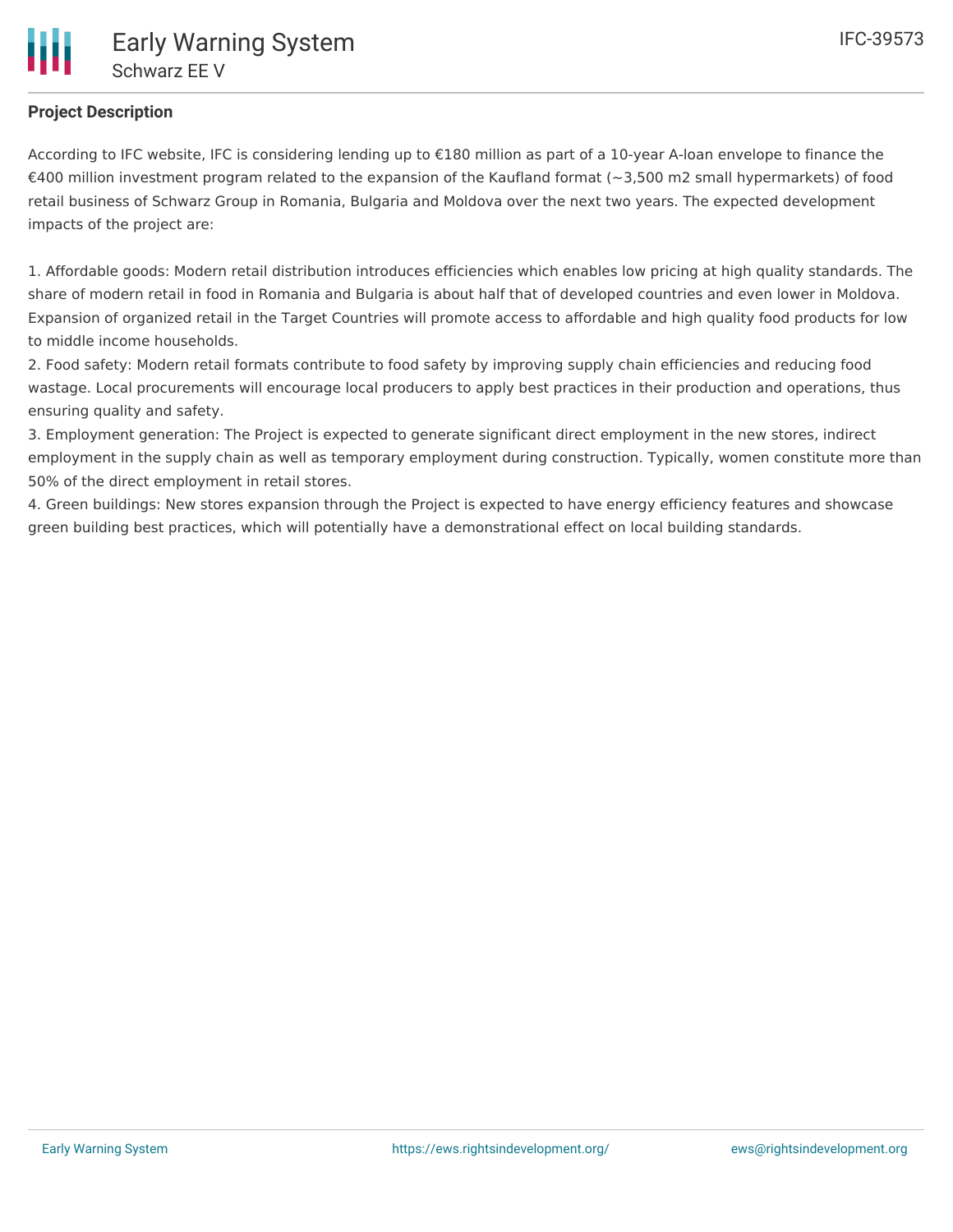## **Investment Description**

• International Finance Corporation (IFC)

The Schwarz Group (the "Group") ranks among the top five food retail companies globally. Headquartered in Germany, the Group is a privately-held company. The Group is involved in food retail through two brands: Lidl and Kaufland. The Group has presence in basically all western European countries as well as in Central and Eastern Europe.

The project companies are Kaufland Romania SCS and Kaufland Bulgaria EOOD & Co. KD, which are wholly owned by the Schwarz Group.